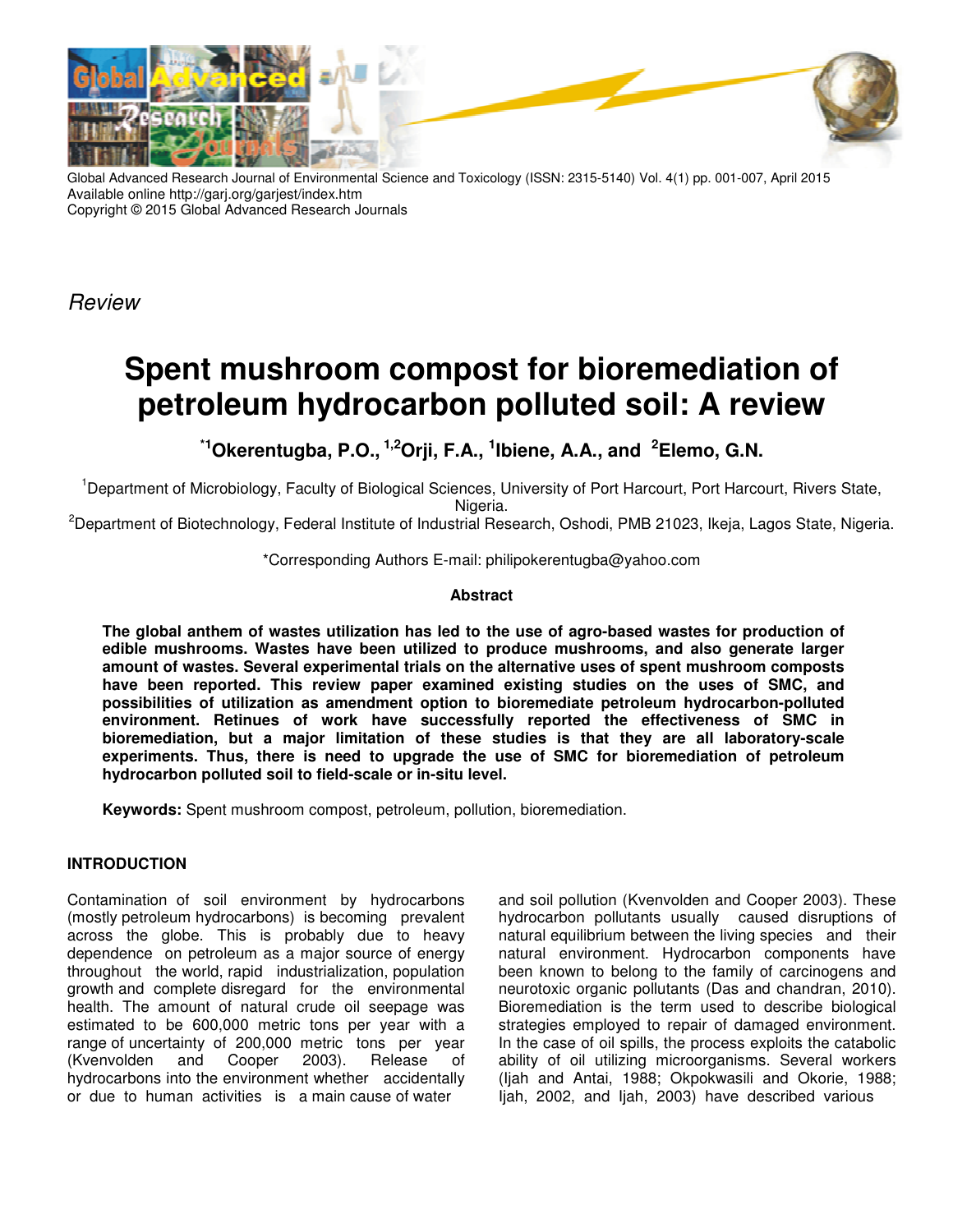applications of microorganisms in the bioremediation of oil polluted environment with encouraging results. Bioremediation is a big tool that transforms contaminants including petroleum hydrocarbons to less or no toxic end product rather that their transfer from one environmental compartments to another, as occurs in physical-chemical treatments such as extraction or incineration. In most cases, the treatment of oil contaminated environment has involved biostimulation, which of course involves the addition of nutrients to stimulate the spontaneous enrichment of the indigenous hydrocarbon oxidizing microbial population and bioaugmentation which involves using a consortium of microorganisms to depollute an impacted medium (Orji *et al.,* 2013). Bioremediation of pollutants by natural attenuation requires no human intervention, whereas implementation of accelerated and controlled biotreatment-based processes may be directed to exploiting microbial technology and bioprocess engineering to optimize the rate or extent of pollutant degradation (Zhu *et al.,* 2001; van-Hamme *et al.,* 2003). Biotreatment can be applied, using the following methods: composting, land farming and biopole, all of which exploit the biodiversity of the soil. However, they have the disadvantage of needing long process times and there is risk of contaminating air and aquifers by leaching. An interesting alternative approach which will not be faced with disadvantages or problems associate with composting, land farming and biopole, is the use of bioreactor in slurry phase biotreatment (Nwokoro and Okpokwasili, 2003; Kuyukina *et al.,* 2003). The use of bioreactor ensures that optimum process conditions be easily controlled. The use of bioreactor involves a preliminary slurry phase treatment of excavated soil in a bioreactor. The excavated soil which is contaminated with hydrocarbon is subjected to some physical treatment which separates stones and pebbles. The soil without stones and pebbles is then mixed with water to a required concentration which is dependent on the concentration of the hydrocarbon pollutants. This leads to optimization of conditions that favours bioremediation, during mixing, chemical exchange between soil particles and nutrient supplement/amendment agent occurs. This ensures that the surface areas of soil particles are optimally exposed to the degradative enzymes produced by microbial agents of bioremediation (Ururahy *et al.,* 1998; Nwokoro and Okpokwasili, 2003).

### **Sources of limiting nutrients for bioremediation of Petroleum hydrocarbon-impacted soil**

In addition to a readily degradable carbon source, microorganisms require nutrients such as nitrogen, phosphorus, and potassium (NPK) for cellular metabolism and successful growth (Sihag and Pathak, 2014). In a contaminated site where organic carbon levels are always high, available nutrients can rapidly be

depleted during metabolism. Therefore, it is very important to supplement contaminated soil with nutrients generally nitrogen and phosphorus to complement carbon utilization by the microorganisms. The amount of nitrogen required to establish bioremediation is a sitespecific value, and can be determined through preliminary investigation, and conceptual site modeling. Previous reports show that a contaminated soil adjusted to C: N: P ratio of 120:10:1; 100: 15: 3, 5: 1: 0.5, 25:1:1 will be able to drive the biodegradation of petroleum hydrocarbon (Bogan *et al.,* 1978; Silag and Pathak, 2014).

The type and quantity of nutrients added into a polluted soil affects the bioremediation of such environment. Different reports on application of different fertilizers exist. A good property of a fertilizer for soil amendment in order to achieve bioremediation is that the fertilizer should be oil-loving (oleophilic). The use of inorganic fertilizers like NPK,  $KNO<sub>3</sub>$ , NH<sub>4</sub>NO<sub>3</sub> etc has been widely practised both at laboratory and field scales. However, a major limitation of inorganic fertilizer is the ease at which it could be leached into water bodies causing agal bloom (eutrophication). This results in fish poisoning and death. In addition, the inorganic fertilizer can also get leached by gravitational influence into the groundwater making them unfit for human consumption. In view of this, most researchers have used organic fertilizer to supply limiting nutrients to microorganisms degrading crude oil in the environment. This technology is cheap, and environmentally friendly. The organic manures/ fertilizers previously used for bioremediation are cow dung, poultry droppings, piggery wastes, composts manures/ farm yard manures (Orji *et al.,* 2012; Orji *et al.,* 2013).

 Spent mushroom compost is the residual compost waste generated by the mushroom production industry. It is readily available and its formulation generally consists of a combination of wheat straw, dried blood, horse manure and ground chalk, composted together. It is an excellent source of humus, although much of its nitrogen content must have been used up by the composting and growing mushrooms. It remains, however, a good source of general nutrients (0.7% N, 0.3% P, 0.3% K) plus a full range of trace elements), as well as a useful soil conditioner (Rinker and Alm, 1990). However, due to its chalk content, it may be alkaline, and should not be used on acid-loving plants, nor should it be applied too frequently, as it will overly raise the soil's pH levels. Mushroom compost may also contain pesticide residues, particularly organochlorides. Previously, SMC's have been applied for various biotechnological processes. Notably, *Agaricus bisporus* spent substrate has been shown to have positive impacts on soil physical and physico-chemical properties (Ranganathan and Selvaseelan 1997); as organic fertilizer and soil conditioner for crop farming purpose. In addition, *Agaricus blazei* spent substrate has been utilized as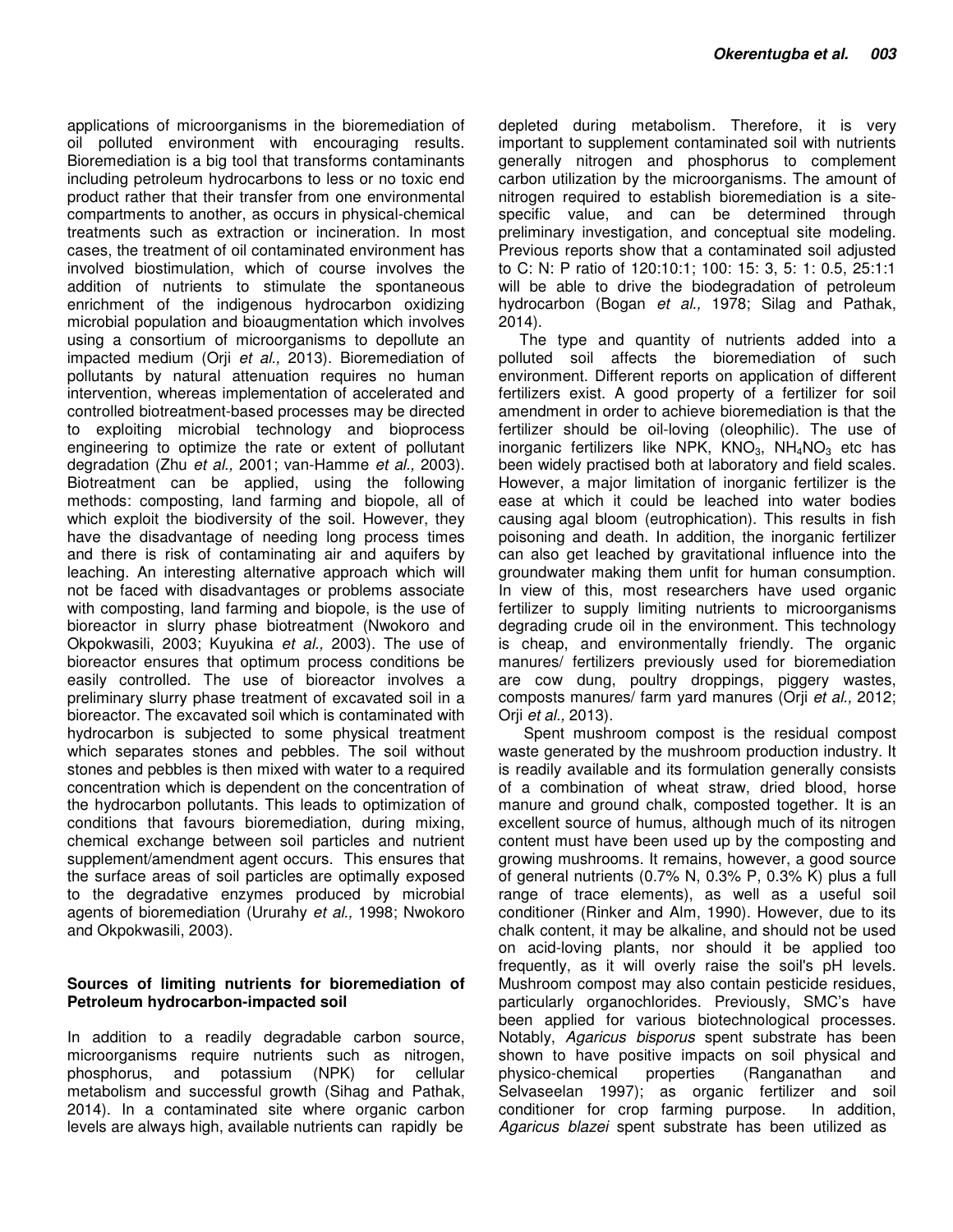organic fertilizer (Ranganathan and Selvaseelan 1997). Other spent mushroom composts previously used to amend soil include Sawdust substrate used for growing of *Lentinus edodes. Agaricus bisporus* spent substrate has been previously used for the production of Chrysanthemum (Rathier 1982). There are several research reports on the practical use of *Agaricus bisporus* spent compost for the Production of Asparagus, beet root, cauliflower, cabbage, capsicums, celery, cucumber, lettuce, mustard, onion, potato, radish, snap bean, spinach, sugar beet, tomato (Faassen *et al.,* 1992; Abak and Gul 1994; Maher *et al.,* 2000). Jonathan *et al.* (2014) defined SMC as the leftover of wastes after different flushes of mushrooms have been harvested. The report by Jonathan *et al.* (2014) also documented the use of SMC for growth of Nigerian vegetables, good soil conditioner, soil ameliorant, and Potential organic fertilizer. The successful use of combined SMC and poultry manure have been shown to be useful in the control of drought and leaf curl disesase in Okra (*Abelmoschus esculentus*) cultivars.

## **Composting of petroleum hydrocarbon-impacted soil with spent mushroom composts**

Generally, composting is defined as aerobic degradation of solid domestic organic waste into a form that can be used as amendment material for soil (Odokuma, 2012). Semple *et al.* (2001) also defined composting as an aerobic process that relies on the actions of microorganisms to degrade organic materials, resulting in the thermogenesis and production of organic and inorganic compounds. Composting is the process by which most composts are produced. Thus, a composting bioremediation strategy relies on mixing the primary ingredients of composting with the contaminated soil, wherein as the compost matures, the pollutants are degraded by the active microflora within the mixture (Semple *et al.,* 2001). Semple *et al.* (2001) had previously documented the high promise of using nonmushroom composts for bioremediation of explosive, chlorophenol, aromatic hydrocarbon, petroleum hydrocarbons, and pesticide polluted soil. Composting is a relatively new clean-up strategy and because of this, there are a limited number of studies to comment upon (Semple *et al.,* 2001). Spent mushroom compost (SMC) is an abundantly produced bye product of the mushroom industry. The mushroom industry is the biggest solidstate-fermentation industry in the world, with 5 kg of SMC generated from the production of 1 kg of mushrooms (Lau *et al.,* 2003). Its uses have generally been limited to soil conditioning and fertilizing, while the majority of the product is landfilled (Chiu *et al.,* 1998). The over-abundance of SMC makes the development of sustainable management practices and new uses for SMC of prime importance in the mushroom industry

(Ntougias *et al.,* 2004). SMC contains high levels of residual nutrients and enzymes, which may be beneficial for stimulating microbial degradation of organopollutants like hydrocarbons (Chiu *et al.,* 1998; Lau *et al.,* 2003). These microorganisms include xenobiotic degraders. They act as consortium of fungal mycelia, and bacterial cells which on utilisation of hydrocarbons of environmental concerns will build biomass, and depollute such environment. Harmsen *et al.* (1999) reported that SMC is useful compost for the biodegradation of fuel contamination. In this case, sediment that had been contaminated with mineral oil and landfarmed for two years was combined with SMC derived from the production of two mushroom types. The addition of SMC led to the biodegradation of Polycyclic aromatic hydrocarbon (PAH's) 20.6 to 41.7 % and mineral oil 1.8 to 4.0 %. Generally, SMC is composed of two layers: a compost layer made from straw, manure, and gypsum, and a casing layer made from peat and chalk (Stewart *et al.,* 1998). The first layer undergoes high temperature (thermophilic) composting followed by pasteurization and conditioning, while the second layer actually serves as the base for mushroom growth. After three to four weeks of mushroom cultivation and flushing/ harvesting the resulting substrate or compost is considered spent (Ntougias *et al.,* 2004). The different phases in composting select for specific organisms that predominate the compost for only a short period of time. This results into a higher microbial diversity or population following harvest and consequent release of relevant extracellular enzymes for biodegradation of pollutants (Ball and Jackson, 1995).

### **Composting materials used in Nigeria for mushroom production**

Different carbon sources have been employed in Nigeria for commercial production of edible mushrooms. In mushroom, agro-industrial wastes which are inedible by man are transformed into highly valued food protein for direct human consumption. Mushrooms are known to grow on oil palm (fibre and bunch) wastes, dried chopped maize straw, cotton wastes, chopped cocoa pods, tobacco straw, used tea leaves, rice straw, Sugar cane bargase, newsprint, old rags, and sawdust (Banjo *et al.,* 2004). There are technical report on the production of oyster mushroom (*Pleurotus pulmonarius*) using sawdust as substrates, and palm kernel cake, brewers wastes, and urea as supplement (Banjo *et al.,* 2004). Kuforiji and Fasidi (2005) in Nigeria had previously developed standard operating procedures (SOP's) for production of paddy straw mushroom (*Volvariella volvacea*) from cotton wastes, rice straw, sorghum chaff, and *Mannsonia altissima.* Thereafter composting for mushroom compost, the spent mushroom composts are often generated as wastes and dumped indiscriminately in the Nigerian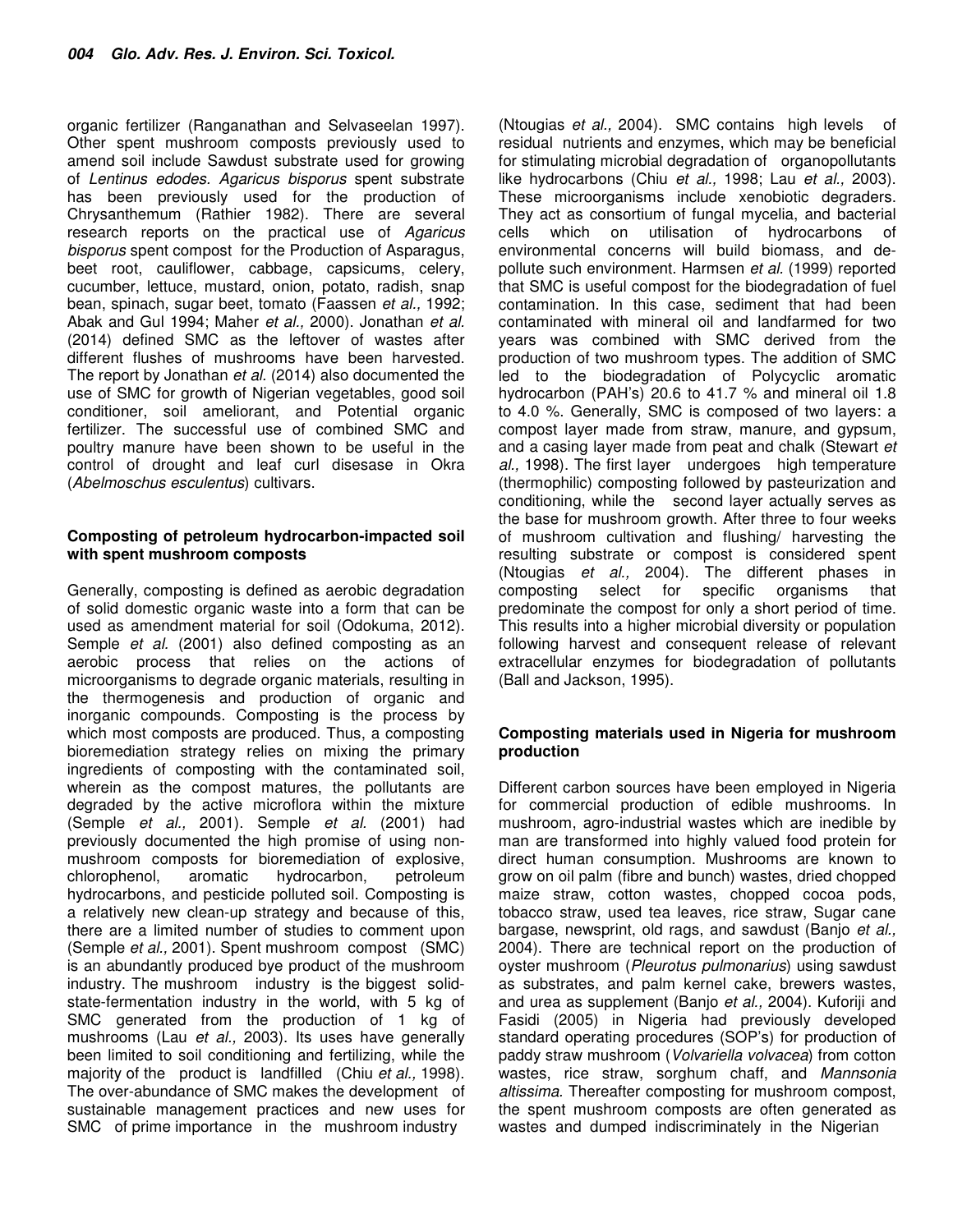

PLATE A: SMC produced from Sawdust. **(Photo by ORJIFA)**



PLATE B: SMC produced from Cotton Waste. **(Photo by ORJIFA)**



PLATE 3: Pulverized spent Brewers' Spent Grain Compost. **(Photo by ORJIFA)**

environment. Thus finding alternative uses for the spent mushroom compost is necessary at this point.

### **Microbes in spent mushroom composts and roles in bioremediation**

The SMC previously studied by few other scholars are never sterile but contain a consortium of hydrocarbon degrading microorganisms. Thus, when to compost or land farm hydrocarbon polluted soil, it provides good limiting nutrient that bio-stimulates the indigenous hydrocarbon degraders, and introduces other friendly (non-genetically modified) microorganisms into the polluted environment (notably mushroom) to complement



PLATE 4: SMC in a Mushroom House in Nigeria **(Photo by ORJIFA)**

the degradative efforts of the indigenous microorganisms. This former technology is called bioaugumentation. Mycoremediation is a form of bioremediation in which fungi are used to decontaminate the area, and refers specifically to the use of fungal mycelia in bioremediation (Chukwura, 2012). One major or primary role of fungi in such ecosystem is decomposition, which is performed by the mycelium. The mycelium secretes extracellular enzymes, and acids which break down lignin, and cellulose, the two main building blocks of plant fibre. These are organic compounds composed of long chains of carbon and hydrogen structurally similar to many organic pollutants (Chukwura, 2012). The key to mycoremediation is determination of the right fungal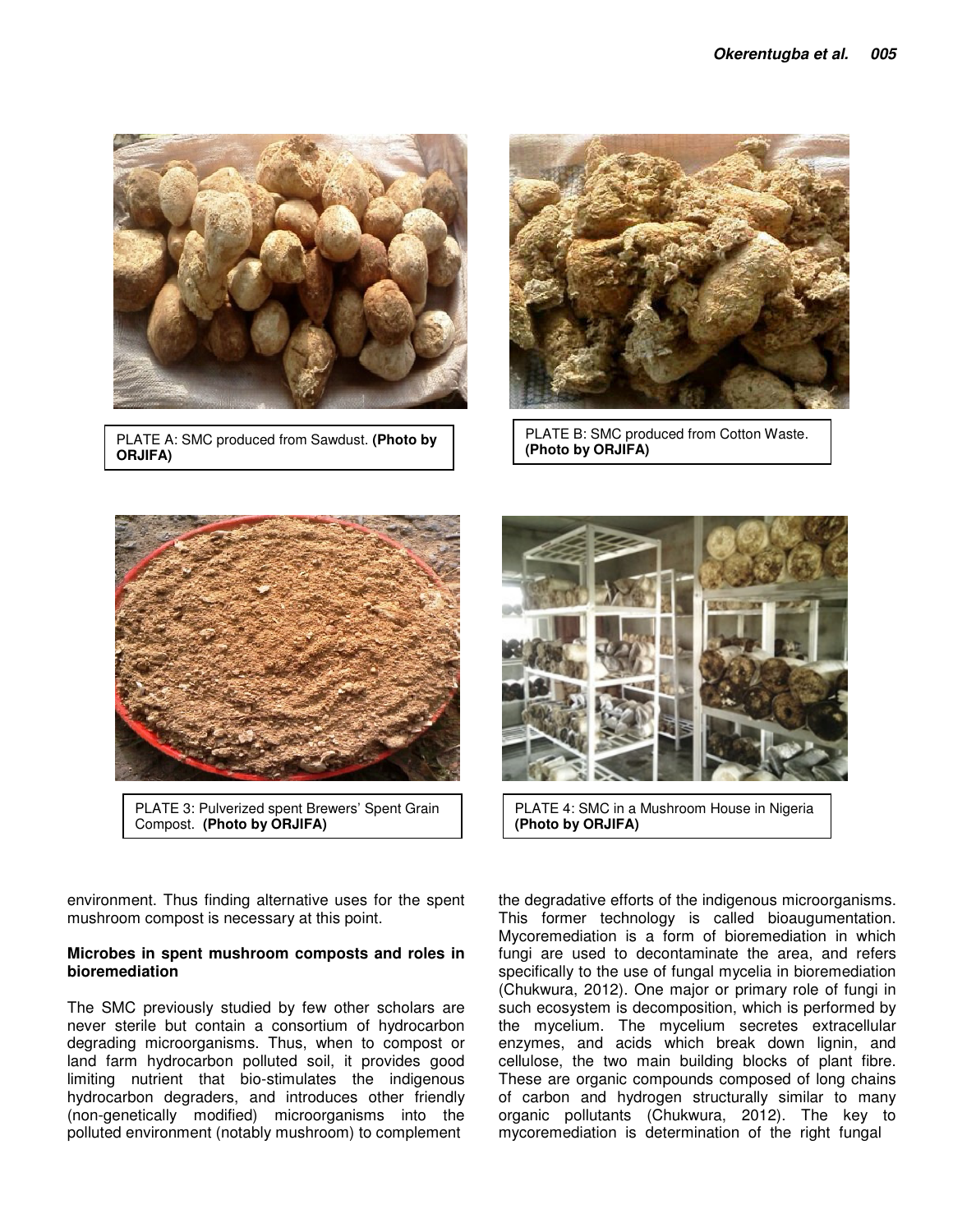species to attack a specific pollutant. Generally, wood degrading fungi like the species associated with mushroom composting and production are particularly effective in breaking down aromatic pollutants (toxic components of petroleum), as well as chlorinated compounds and persistent pesticides (Chukwura, 2012). Treatment of hazardous wastes requires composting matrices which will provide an optimal environment for metabolism, and effectiveness of composting is usually determined by various factors such as moisture content, porosity, concentration of biodegradable organic matter etc.

#### **Limitations of spent mushroom composts (SMC) bioremediation research**

Mushroom production being the largest solid state fermentation industry in the world (Lau *et al.,* 2003) and with so much waste being produced, it is extremely important to find a good use for SMC. The laboratory scale evidence of the use of spent mushroom compost as source of limiting nutrient and hydrocarbon utilizing fungi (White rot fungi) for bioremediation is criticized as many believe that the white rot fungi/mushrooms will not survive field conditions, thus the technology is not transferable to the field. Thus from previous studies the argument against the transfer of SMC composting technology to the field for pilot-scale bioremediation has created a major gap that must be bridged through research.

#### **Economic Implications of utilization of spent mushroom compost (SMC) for bioremediation**

Generally, spent mushroom compost is available in tonnes in different mushroom houses owned by Government (Research Institutes), and organized private sectors. There is no value for SMC in Nigeria. In fact it constitutes great nuisance in the environment as it can be discharged carelessly. Value addition into the large amount of SMC generated in Nigeria can be possible through development of standard operating procedures (SOP's) for alternative utilization of the waste. Soil amendment for cropping, bioremediation, utilization as microbial mat/ biological ion exchange column, immobilization into bricks, blocks are possible ways of using and converting the waste to wealth.

#### **CONCLUSION**

Efforts by scientists across the globe to utilize wastes accruing from agro-allied processing have actually solved the problem momentarily but also create similar problems Thus, as we utilize agro-allied wastes such as sawdust,

cassava peels, cotton waste, brewers spent grains (BSG) etc for mushroom cultivation and large amount of SMC is generated as waste into the environment. Gratitude is one of the non-governmental agencies that have been on the vanguard against losses in cassava, and this has led to use of cassava peels for edible mushroom cultivation. What happens to the cassava peel based SMC, thereafter mushroom production? The aim of Gratitude will be better achieved if and only if there are alternative uses of cassava peel SMC after flushing. In addition, scientific research should focus on extensive characterization of SMC to determine its physicochemical, and microbiological compositions. The proper understanding of limiting nutrients and mineral elements composition of SMC is required to adjust the nutrient deficiencies of petroleum hydrocarbon polluted soil in order to drive bioremediation.

#### **REFERENCES**

- Abak K, Celikel G, A. Gul A (1994). Comparison of some Turkish originated organic and inorganic substrates for tomato soilless culture. *Acta Horticulturae*, *366*:423-427.
- Banjo NO, Abikoye ET, Kuboye AO (2004). Comparison of three nutrient supplements used as additive to sawdust during the cultivation of oyster mushroom (*Pleurotus pulmonarius), Niger. J. Microbiol. 18(1-2):* 335-338
- Bogan BW, Schoenike B, Lamar RT, Cullen D (1996). Expression of lip genes during growth in soil and oxidation of anthracene by *Phanerochaete chysosporium*. *Applied Environmental Microbiology, 62:* 3697-3703.
- Chiu SW, Ching ML, Fong KL, Moore D (1998). Spent oyster mushroom substrate performs better than many mushroom mycelia in removing the biocide pentachlorophenol. *Mycol. Res. 102*(12):1553-1562
- Chukwura EI (2012). Microbial transformation of Biospheric wastes for economic growth. 21<sup>st</sup> Inaugural Lecture, Nnamdi Azikiwe University, Awka-Nigeria
- Das N, Chandran P (2011). Microbial degradation of Petroleum hydrocarbon contaminants: An Overview. *Biotechnology Research International*, Hindawi Access to Research Publishers, Egypt, 1-13
- van Faassen HG, Leggink G, van Faassen HG, and Meulenbroek JL (1992). Nitrogen cycling in high input versus reduced-input arable farming. *Agriculture and Environment in Eastern Europe and the Netherlands: proceeding*, 86-105.
- Harmsen J, van den Toorn A, Heersche J, Riedstra D, van der Kooij A (1999). Use of residual substrate from mushroom farms to stimulate biodegradation of poorly available PAHs, In: Bioremediation Technologies for Polycyclic Aromatic Hydrocarbon Compounds Eds. Leeson, A., and Alleman, B.C. Columbus: Batelle Press: 87-92
- Ijah UJJ, Antai SP (1988). Degradation and mineralization of crude oil by bacteria. *Niger. J. Biotechnol. 5*: 79-87.
- Ijah UJJ (2002). Accelerated crude oil biod*e*gradation in soil by inoculation with bacterial slurry. *J. Environ. Sci.* 6 *(1):* 38-47.
- Ijah UJJ (2003). The potential use of chicken-drop microorganisms for oil spill remediation. *The Environmentalist. 23*: 89-95.
- Jonathan SG, Olawuyi OJ, Babalola BJ (2014). Effect of arbuscular mycorrhizae fungus, spent mushroom compost, and poultry manure on drought and leaf curl resistance of Okro (*Abelmoschus esculentus*). *Niger. J. Mycol.* 6: 37-47
- Kuforiji OO, Fasidi IO (2005). Factors affecting the yield of *Volvariella volvacea* in various agro-wates. *Niger. J. Microbiol. 19(1-2):* 550- 555
- Lau KL, Tsang YY, Chiu SW (2003). Use of spent mushroom compost to bioremediate PAH-contaminated samples. *Chemosphere, 52*: 1539-1546.